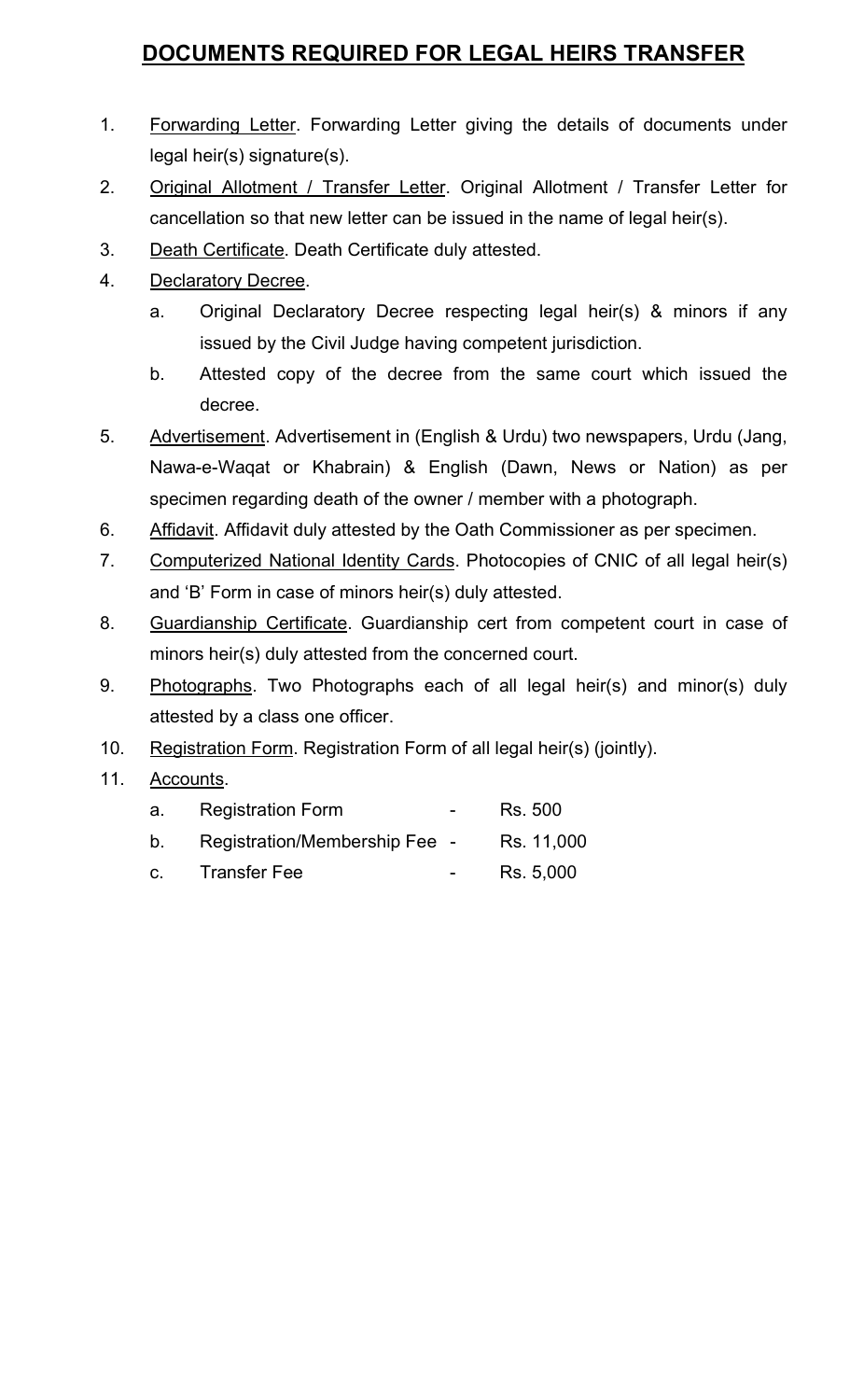To: The Secretary DHA Gujranwala Cantt

| Subject:        | Transfer of Plot / House No    |                     | , Sector                     | <b>Phase</b> | <u>DHA,</u>       |
|-----------------|--------------------------------|---------------------|------------------------------|--------------|-------------------|
|                 | Gujranwala                     |                     |                              |              |                   |
|                 |                                | (Forwarding Letter) |                              |              |                   |
| Sir,<br>$1_{-}$ | It is respectfully stated that |                     | S/O, W/O, D/O                |              | holding CNIC,     |
| number          |                                |                     | owner of Plot / House Number |              | Phase <u>1</u> of |
|                 | DHA Gujranwala, died on Theory |                     |                              |              |                   |
|                 |                                |                     |                              |              |                   |

2. I / we, the undersigned, am / are the only legal heir(s) of deceased.It is therefore requested that above mentioned Plot / House may kindly be transferred in my / our name(s). Following documents are attached:-

a. Affidavit in original and 2 x photocopies (duly attested by Oath Commissioner).

- b. Photocopies of CNICs of all legal heirs.
- c. Death Certificate (duly attested).
- d. Original intimation / allocation / allotment letter or transfer letter.
- e. Advertisement regarding death in two newspapers (Urdu and English).
- f. 2 x photographs of each legal heir(s).
- g. Registration / Membership Form.
- h. Certified copy of court orders.

## **Respectfully**

| <b>Ser</b> | <b>Name of the Legal Heirs</b> | <b>Relationship</b> | <b>Signatures&amp; Thumb</b><br><b>Impression</b> |
|------------|--------------------------------|---------------------|---------------------------------------------------|
| a.         |                                |                     |                                                   |
| b.         |                                |                     |                                                   |
| C.         |                                |                     |                                                   |
| d.         |                                |                     |                                                   |
|            |                                |                     |                                                   |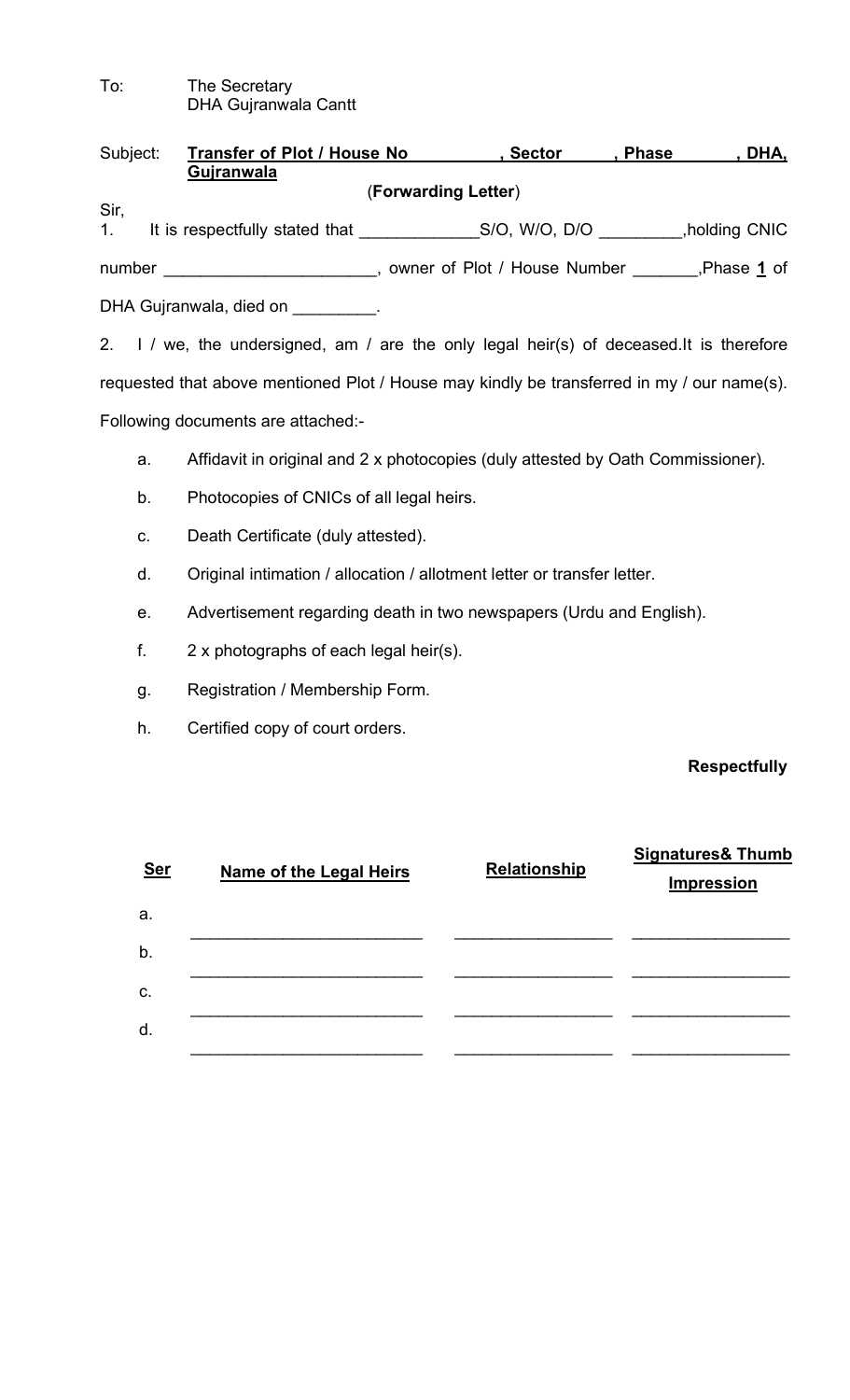## **AFFIDAVIT BY LEGAL HEIRS** (To Abide by DHA Rules / Instructions)

|    |            |                                                                              |                     | S/D/W/O    |
|----|------------|------------------------------------------------------------------------------|---------------------|------------|
|    |            | R/O                                                                          |                     |            |
|    |            |                                                                              |                     |            |
| a. |            |                                                                              |                     |            |
|    |            |                                                                              |                     |            |
|    |            | Gujranwala Vide Membership No ___________________ and was allotted /         |                     |            |
|    |            | transferred Plot No ___________,measuring __________, in Phase 1.            |                     |            |
| b. |            | That he / she being a Muslim / Non Muslim died on ____________. He / she has |                     |            |
|    |            | left behind following legal heirs:-                                          |                     |            |
|    | <u>Ser</u> | <b>Name</b>                                                                  | <b>Relationship</b> | <u>Age</u> |
|    | (1)        |                                                                              |                     |            |
|    |            | (S/D/W/O)                                                                    |                     |            |
|    | (2)        |                                                                              |                     |            |
|    |            | (S/D/W/O)                                                                    |                     |            |
|    | (3)        | <u> 1980 - Jan Barbarat, martin da shekara 1980 - A</u>                      |                     |            |
|    |            | (S/D/W/O)                                                                    |                     |            |
|    | (4)        |                                                                              |                     |            |
|    |            | (S/D/W/O)                                                                    |                     |            |
|    | (5)        |                                                                              |                     |            |
|    |            | (S/D/W/O)                                                                    |                     |            |
|    | (6)        |                                                                              |                     |            |
|    |            | (S/D/W/O)                                                                    |                     |            |

- c. That I / we am / are bound to make the payment of CGT / stamp duty and all other taxes as and when imposed by Federal / Provincial Govt, Cantt Board Gujranwala or any other authority competent to do so.
- d. That I / we agree to pay the variation in development charges and plot size on demand.
- e. I / we will ensure that plot / house tax and other dues due to Cantt Board Gujranwala are paid. I / we shall not default or fail in payment of taxes and other duties of Central / Provincial Govt.
- f. I / we hereby undertake to abide by all rules, regulations / bye laws of DHA Gujranwala.
- g. I / we shall not damage the interest of the Authority and my / our act or omission shall not be detrimental to the aims and objectives as well as the reputation of DHA Gujranwala.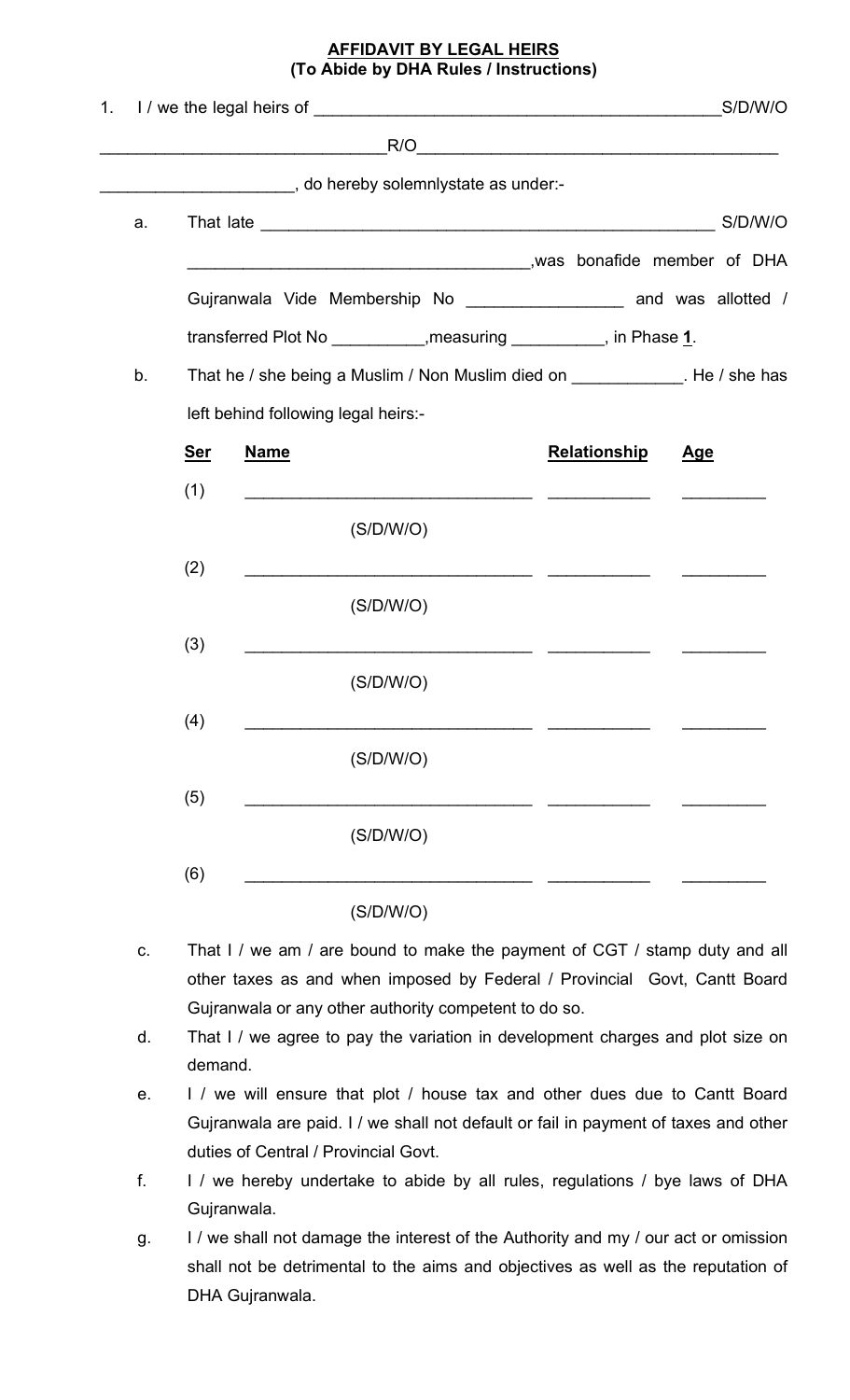| a. |        |                     |
|----|--------|---------------------|
|    | (Name) | (Signature & Thumb) |
| b. |        |                     |
|    | (Name) | (Signature & Thumb) |
| C. |        |                     |
|    | (Name) | (Signature & Thumb) |
| d. |        |                     |
|    | (Name) | (Signature & Thumb) |
| е. |        |                     |
|    | (Name) | (Signature & Thumb) |
| f. |        |                     |
|    | (Name) | (Signature & Thumb) |

2. That whatever is stated above is true to the best of my / our knowledge and belief.